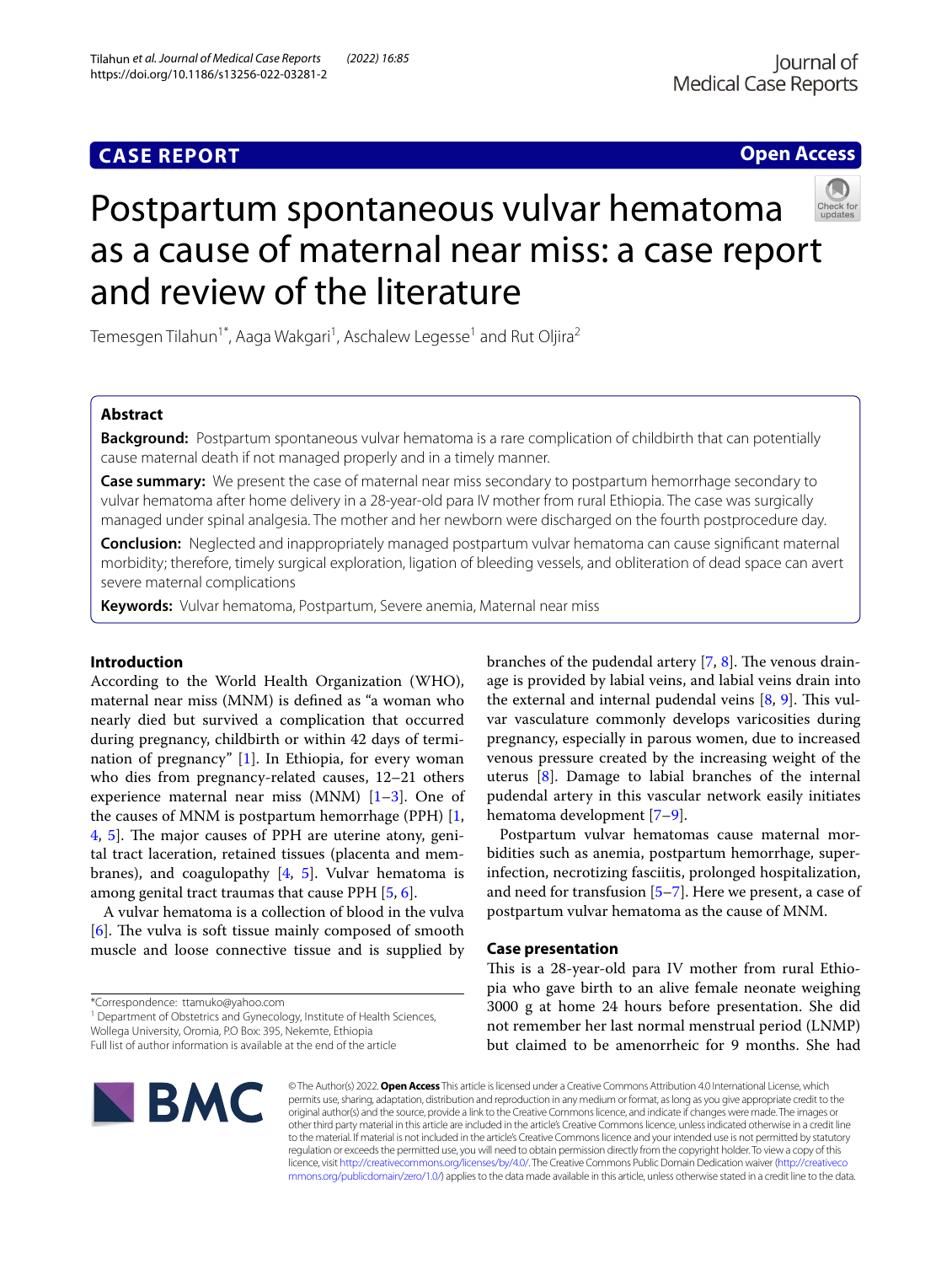antenatal care (ANC) at a nearby health center where she had routine investigations and care during pregnancy. During the last antenatal visit, she was told to come to the health center when she feels labor pains. However, her labor advanced within 6 hours of the onset of labor pain. She gave birth normally at home with the assistance of traditional birth attendants. The mother reported that there was neither difficulty with delivery of the placenta nor excessive bleeding during and after delivery. She noticed gradual swelling of her right vulva that was associated with vulvar pain. Due to the worsening of these complaints, the family took her to nearby hospital. At this hospital, evacuation of vulvar hematoma (6 cm  $\times$  8 cm) was done. The managing team evacuated 500 ml of hematoma and referred the patient to Wollega University Referral Hospital (WURH) for blood transfusion.

Upon arrival to WURH, the patient was re-evaluated by the charge resident physician and consultant gynecologist, and obstetrician. The mother reported vaginal bleeding from the vulva on her way to WURH, signifcant swelling of the vulva, and vulvar pain. She had difficulty with micturition. She also complained of palpitation, easy fatigability, vertigo, and headache. The patient had no history of hypertension, diabetes mellitus, or bleeding tendency.

On examination, she was acutely sick-looking. Her vital signs were blood pressure (BP) 90/60 mmHg, pulse rate (PR) 136 beats per minute, respiratory rate (RR) 22 breaths per minute, and temperature 37.1 °C. She had dry buccal mucosa and pale conjunctivae. Lymph glandular system, chest, and cardiovascular system were normal. Abdominal examination showed a 20-weeksized uterus that was well contracted and nontender, and the bladder was distended. There were no signs of fluid collection or organomegaly. On genital examination, there was a  $12 \times 20$  cm right-sided vulvar mass extending to the mons pubis and posteriorly to the right but-tock (Fig. [1](#page-1-0)). The mass was tender and fluctuant. There were two stitches applied to it. However, there was bleeding from this site. There was no active vaginal bleeding or vaginal and cervical tear. She exhibited palmar pallor. On neurologic examination, she was oriented to time, person, and place. She had normal refexes and no neurologic deficits. With the final diagnosis of severe anemia secondary to postpartum hemorrhage secondary to a vulvar hematoma, she was admitted to the obstetric ward. At admission, she was investigated and the results were as indicated in Table [1](#page-2-0).

The patient was prepared and taken to the operation room. Under spinal analgesia, through a previous incision made at referring hospital, about 700 ml of clotted blood was evacuated from vulvar hematoma. The actively bleeding vessels were identified and ligated. Then, the

<span id="page-1-0"></span>wound was sutured in three layers. The site was observed for bleeding and vulvar swelling. A hemostatic gauze was used for further compression and removed after 12 hours. The patient was transferred to ward where she was transfused with two units of compatible blood. On the fourth postprocedure day, the patient was discharged with ferrous sulfate and appropriate advice on vulvar care.

#### **Discussion**

This is the case of maternal near miss in rural Ethiopia. The major causes of maternal near-miss events are obstetric hemorrhages, hypertensive disorders of pregnancy, difficult labor and delivery, sepsis, complications of abortion, and uterine rupture  $[1, 5]$  $[1, 5]$  $[1, 5]$  $[1, 5]$ . This patient presented with postpartum hemorrhage (PPH) secondary to spontaneous vulvar hematoma. It is an unusual cause of PPH  $[5, 6]$  $[5, 6]$  $[5, 6]$  $[5, 6]$ . The other causes of PPH such as uterine atony retained tissue, coagulopathy, and genital tract laceration were excluded from patient history, physical examination, and laboratory investigation. A huge postpartum vulvar hematoma explained the patient's condition. The hematoma was severe enough to cause maternal shock and severe anemia. This patient could have died had she not been aggressively managed with intravenous fuid, blood transfusion, and surgical intervention.

Postpartum vulvar hematomas are rare events in modern obstetrics. Their magnitude varies from 1 per 300 to 1 per 15,000 deliveries. It can be classifed into obstetric and non-obstetric vulvar hematomas [[6,](#page-3-4) [8,](#page-3-6) [10](#page-3-8), [11](#page-3-9)]. Postpartum vulvar hematomas most frequently result from genital tract laceration [[8\]](#page-3-6) or improper hemostasis during the repair of perineal tears or an episiotomy wound. Failure to take precautions while suturing the apex of the episiotomy may result in a large vulvovaginal hematoma due to the distensible nature of the tissue [\[12,](#page-3-10) [13](#page-3-11)].

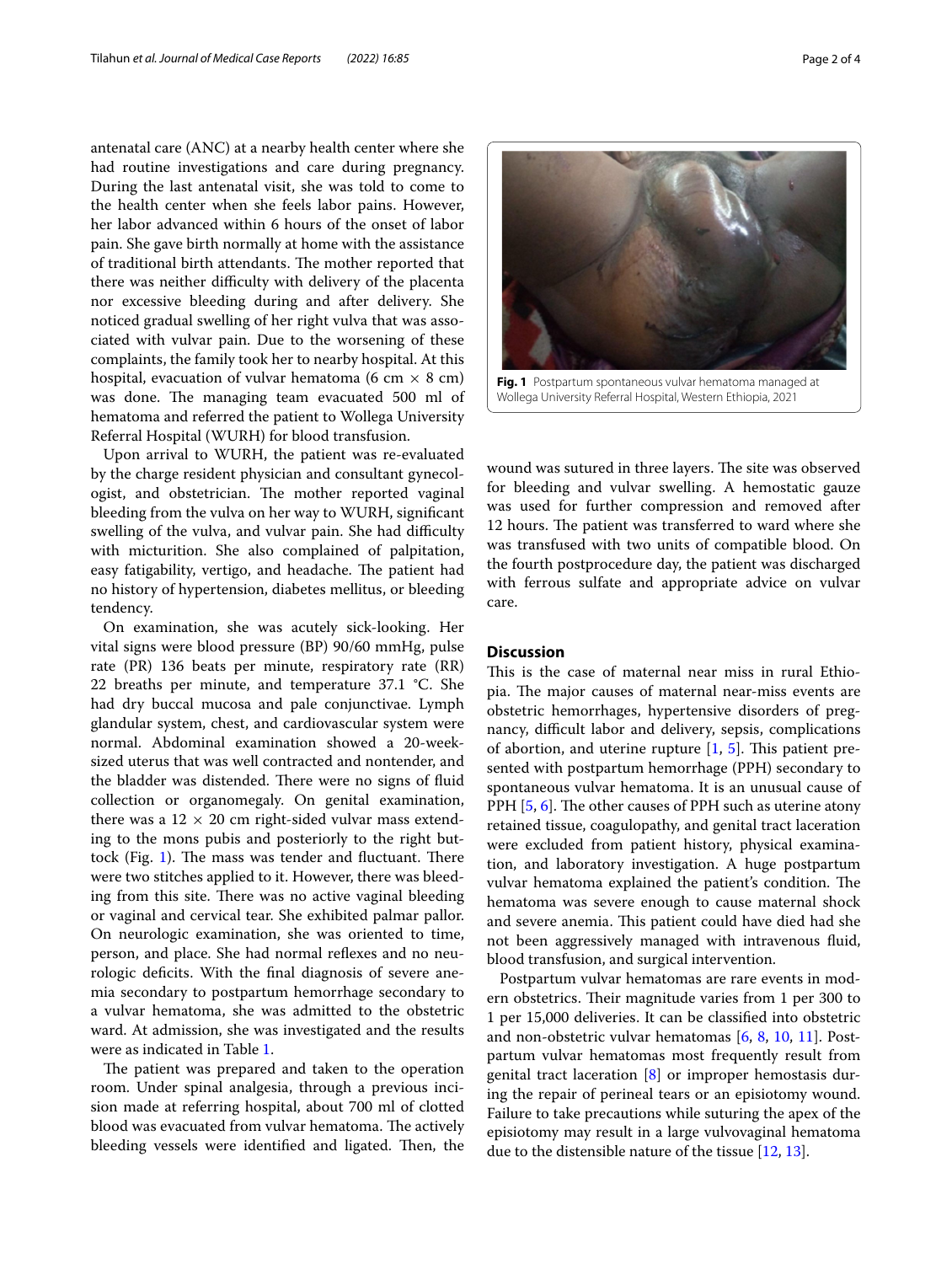<span id="page-2-0"></span>

|  | Table 1 Summary of laboratory investigations of the case of postpartum spontaneous vulvar hematoma managed at Wollega |  |  |  |  |  |
|--|-----------------------------------------------------------------------------------------------------------------------|--|--|--|--|--|
|  | University Referral Hospital, Western Ethiopia, 2021                                                                  |  |  |  |  |  |

| Time of investigations | <b>Laboratory tests</b>   | <b>Results</b>                                                                                                                                                               |  |  |  |  |  |  |
|------------------------|---------------------------|------------------------------------------------------------------------------------------------------------------------------------------------------------------------------|--|--|--|--|--|--|
| At admission           | CBC count                 | WBC count 1760 cells/ $\mu$ l; RBC count 1.1 million cells/ $\mu$ L; hematocrit 10.3% <sup>3</sup> ; platelet count<br>189,000 cells/ul; MCV 92.2 fL; MCH 30.6 picograms(pg) |  |  |  |  |  |  |
|                        | <b>Urinalysis</b>         | Nonrevealing                                                                                                                                                                 |  |  |  |  |  |  |
|                        | <b>RBG</b>                | $145$ mg/dl                                                                                                                                                                  |  |  |  |  |  |  |
|                        | Blood group               | B+                                                                                                                                                                           |  |  |  |  |  |  |
|                        | Abdominopelvic ultrasound | Empty uterus, no peritoneal collection                                                                                                                                       |  |  |  |  |  |  |
|                        | <b>VDRI</b>               | Nonreactive                                                                                                                                                                  |  |  |  |  |  |  |
|                        | HBsAg                     | Nonreactive                                                                                                                                                                  |  |  |  |  |  |  |
| After procedure        | CBC count                 | WBC count 1971 cells/ul; RBC count 1.4 million cells/ul; platelet count 177,000 cells/ul; MCV<br>92.1 fL; MCH 30.7 picograms(pg)                                             |  |  |  |  |  |  |
|                        |                           | Hematocrit 12.9% <sup>b</sup>                                                                                                                                                |  |  |  |  |  |  |
|                        |                           | Hematocrit 17.2% <sup>c</sup>                                                                                                                                                |  |  |  |  |  |  |

*CBC* complete blood count, *WBC* white blood cell, *RBC* red blood cell, *VDRL* Venereal Disease Research Laboratory, *HBsAg* hepatitis B surface antigen, *RBG* random blood glucose, *MCV* mean corpuscular volume, *MCH* mean corpuscular hemoglobin

<sup>a</sup> At admission

<sup>b</sup> After the first transfusion

<sup>c</sup> After the second transfusion

Postpartum spontaneous vulvar hematomas are rare events. They result from injury to blood vessels in the absence of laceration or incision of the surrounding tissue (such as pseudoaneurysm and traumatic arteriovenous fistula)  $[10, 13]$  $[10, 13]$  $[10, 13]$  $[10, 13]$ . They usually follow precipitate labor, macrosomic babies, prolonged second stage of labor, hypertensive disorders of pregnancy, coagulopathy, or vulvar varicosities  $[2, 10, 11, 14]$  $[2, 10, 11, 14]$  $[2, 10, 11, 14]$  $[2, 10, 11, 14]$  $[2, 10, 11, 14]$  $[2, 10, 11, 14]$  $[2, 10, 11, 14]$  $[2, 10, 11, 14]$ . In our case, the total duration of labor was only 6 hours, which might have been the triggering factor. It occurred spontaneously after home vaginal delivery. It is observed that most spontaneous vulvar hematomas are right-sided vulvar hematomas  $[11]$  $[11]$  as in our case. This may be due to dextrorotation of the uterus, which might cause vulvar varicosities.

The pathogenesis of vulvar hematomas is due to iatrogenic injury to blood vessels and/or spontaneous rupture resulting in various symptoms such as vulvar swelling, vulvar pain, and urologic symptoms [[6](#page-3-4), [8,](#page-3-6) [10](#page-3-8), [15\]](#page-3-14). Our patient presented with vulvar swelling, vulvar pain, and difculty with urination. As bleeding into the vulva is largely restricted only by the Colles fascia and the urogenital diaphragm, a hematoma in this area is visible as tender fuctuant mass [[15](#page-3-14)] as in our case.

Vulvar hematomas may develop within hours after delivery or be initially misdiagnosed as vulva swelling or edema until the delayed formation of the hematoma [[8](#page-3-6), [14\]](#page-3-13). Early recognition is paramount in reducing the associated morbidity, improving patient outcomes, and shortening the length of hospital stay. Delay in recognition and management may result in adverse consequences and increase maternal morbidity [[7](#page-3-5), [11](#page-3-9), [14\]](#page-3-13) as in our case.

The management of vulvar hematomas depends on the size of the hematoma, hemodynamic stability of the patient, availability of medical resources, and duration of the hematoma [[9,](#page-3-7) [10,](#page-3-8) [14,](#page-3-13) [16](#page-3-15)]. Smaller and chronic vulvar hematomas can be conservatively managed [\[9](#page-3-7)] including the use of sitz baths, ice packs, empiric antibiotics, pain medication, and/or blood transfusion [\[12](#page-3-10), [14](#page-3-13)]. However, large and rapidly expanding hematomas, as in this case, are managed by surgical techniques  $[9, 11]$  $[9, 11]$  $[9, 11]$ . The surgical management can be surgical exploration or selective arterial embolization  $[9, 10]$  $[9, 10]$  $[9, 10]$  $[9, 10]$ . The surgical exploration consists of incision and drainage of the hematoma, ligation of the bleeding vessels, and packing or placement of drainage tube  $[9-11]$  $[9-11]$ . Our patient was managed by a similar approach. However, the primary treating hospital did not place a vaginal pack or drainage tube. As a result, the patient was having ongoing active bleeding from the incision site on the way to the referral hospital. This made the patient develop a recurrent huge hematoma. Therefore, optimal management of vulvar hematomas includes surgical exploration, ligation of bleeding vessels, obliteration of the dead space and placing pack in the vagina, placing drainage tube, or applying pressure over it [[9,](#page-3-7) [10,](#page-3-8) [14](#page-3-13)]. The surgical exploration also prevents pressure necrosis of the surrounding tissue and decreases the risk of infection and necrotizing fasciitis [\[6](#page-3-4), [8](#page-3-6)]. Sometimes, however, a surgical repair may fail or a recurrent hematoma can be formed, as in our case. In such cases, selective arterial embolization is the treatment of choice [[10,](#page-3-8) [17](#page-3-16)].